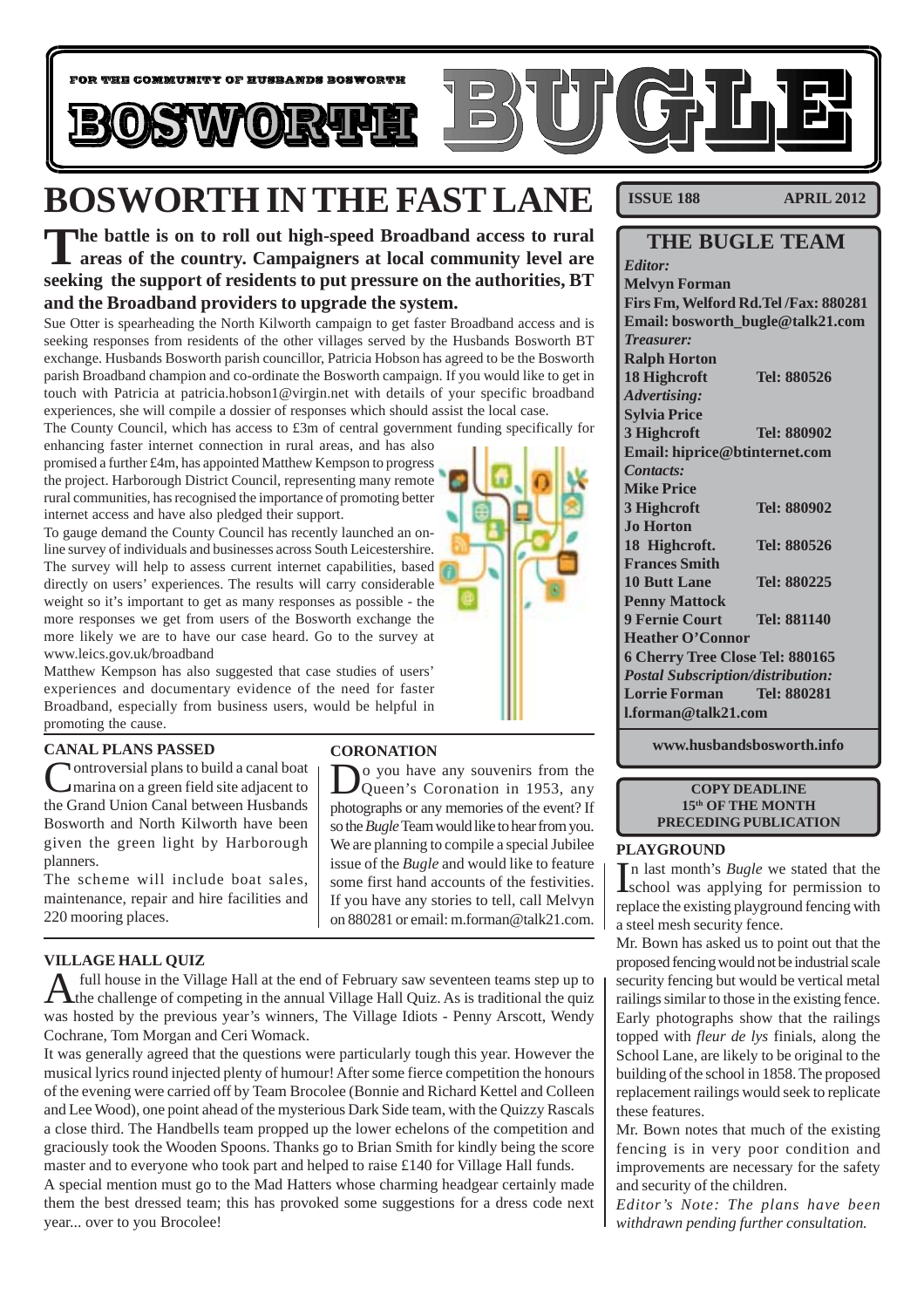## **POSTBAG**

#### *From Keith Lee, Bell Lane*

I read with concern the item in the March *Bugle* concerning Mr. and Mrs. Sangra's attendance at the Parish Council meeting in February. I have the pleasure of knowing them both, and I am not alone in applauding what they are doing at Bosworth House. In addition, they, and their family are a charming and very welcome addition to our neighbourhood.

My disquiet is in regard to the remark in your report that the Council "were concerned with certain elements of the work". This seems to be a very negative attitude and I share their disappointment at the lack of appreciation for what they are doing towards preserving what must be one of the village's loveliest old buildings. After all, Mr. Sangra could have cynically sold the property and the land for development, and then we would end up, yet again, with more little modern boxes in its place. Or is that what the PC would prefer?

*Editor's Note: Parish Council meeting reports featured in the* Bugle *are only simplified notes of the business conducted. For a true record of what took place readers are advised to obtain copies of the Minutes from the Parish Clerk.*

*From Marion Lewis, Neighbourhood Watch Co-ordinator Market Harborough*

We all need to keep an eye out for vans and trucks driving around looking for the opportunity to steal metal. Your information might be the final piece of the jigsaw and in some cases there might even be the possibility of a reward.

We also need to be aware of workmen removing metal items in the street. The thieves are using uniforms, stolen vans etc. to make their operations look official. One witness recently reported that they didn't look like real workmen - they were working too fast!

I would also urge residents to look out for unlicensed premises where stolen metal is cleaned up, often by burning off the covering and where the identifying features are removed, before being taken to licensed dealers.

Any information should be passed to the local police either directly via the 101 number or anonymously at CrimeStoppers 0800 555111.

## **POLICE FILE**

**IF YOU HAVE INFORMATION ON ANY CRIMINAL ACTIVITY CALL MARKET HARBOROUGH POLICE on 101 Neighbourhood Watch Co-ordinator Marion Lewis 0116 2483871**

**NW Community Scheme No. 2123 Local Beat Team Sgt. 2908 Steve Bunn PC 500 Andy Smalley WPC 4640 Vikki Barge PCSO 6569 Peter Willson PCSO 6636 Ray Wells PCSO 6573 Steve Adams Voicemail Service 0116 2485675**

**Rural & Countryside Liaison Officer PC 1010 Chris Hill**

**CRIMESTOPPERS FREEPHONE 0800 555111**

#### **SOME GOOD NEWS!**

**The £15000 Bailey Olympus caravan, reported stolen from a caravan storage site near Ashby Parva last month, has been recovered outside the county. A number of suspects have been detained pending further enquiries.**

## **WATCH WORD**

*THE NEIGHBOURHOOD WATCH SCHEME WITHIN HUSBANDS BOSWORTH*

**SID REPORT**

A spate of burglaries in the Dunton Bassett and Broughton Astley areas. Please be aware and report any suspicious persons or vehicles that may be seen in the area to police on 101

A JCB Digger has been stolen from a work site in Glen Parva. Police suspect that the digger may be hidden in a remote location whilst the thieves wait to see if it has a tracker device fitted to it. Anyone with any information is asked to contact PC 4605 Sam Brown on 101 or Crimestoppers on 0800 555111

!Drivers of Ford Ranger, Isuzu, Landrover, Toyota and Mitubishi 4x4 vehicles are urged to be especially vigilant following a spate of thefts of catalytic convertors. During the past month over thirty vehicles have been targeted in the Rutland and Melton Mowbray areas

■ The public are urged to be aware of bracelets made from highly-toxic *jequirity* beans. The ladybird-like red and black seeds that make up the bracelets can be fatal if chewed or swallowed. Contact Consumer Direct on 08454 040506 for advice.

Readings from the Speed Indicator Device **Welford Road exit** Period: February 22<sup>nd</sup> to 29<sup>th</sup> Vehicle movements: 7262 Average speed: 45mph Movements over 40mph: 1764 *(24.3 %) Highest recorded speed: 65mph* **Berridges Lane** Period: February 29<sup>th</sup> to March 7<sup>th</sup> Vehicle movements: 8007 Average speed:36mph Movements over 40mph: 41 *( 0.5%) Highest recorded speed: 46mph* **Theddingworth Road exit** Period: March 7<sup>th</sup> to 14<sup>th</sup> Vehicle movements: 12392 Average speed: 31mph Movements over 40mph: 593 *(4.78 %) Highest recorded speed: 56mph* **Theddingworth Road exit** Period: March 14th to 21st Vehicle movements: 12790 Average speed: 32mph Movements over 40mph: 609 *(4.76%) Highest recorded speed: 53mph*

## DIANE E. HALL

----------

**Beauty Therapist** CIBTAC ITEC CIDESCO qualified Full range of luxury treatments available Gift Vouchers & Special Offers

Husbands Bosworth Salon Tel: 01858 880567 or 07732 571714

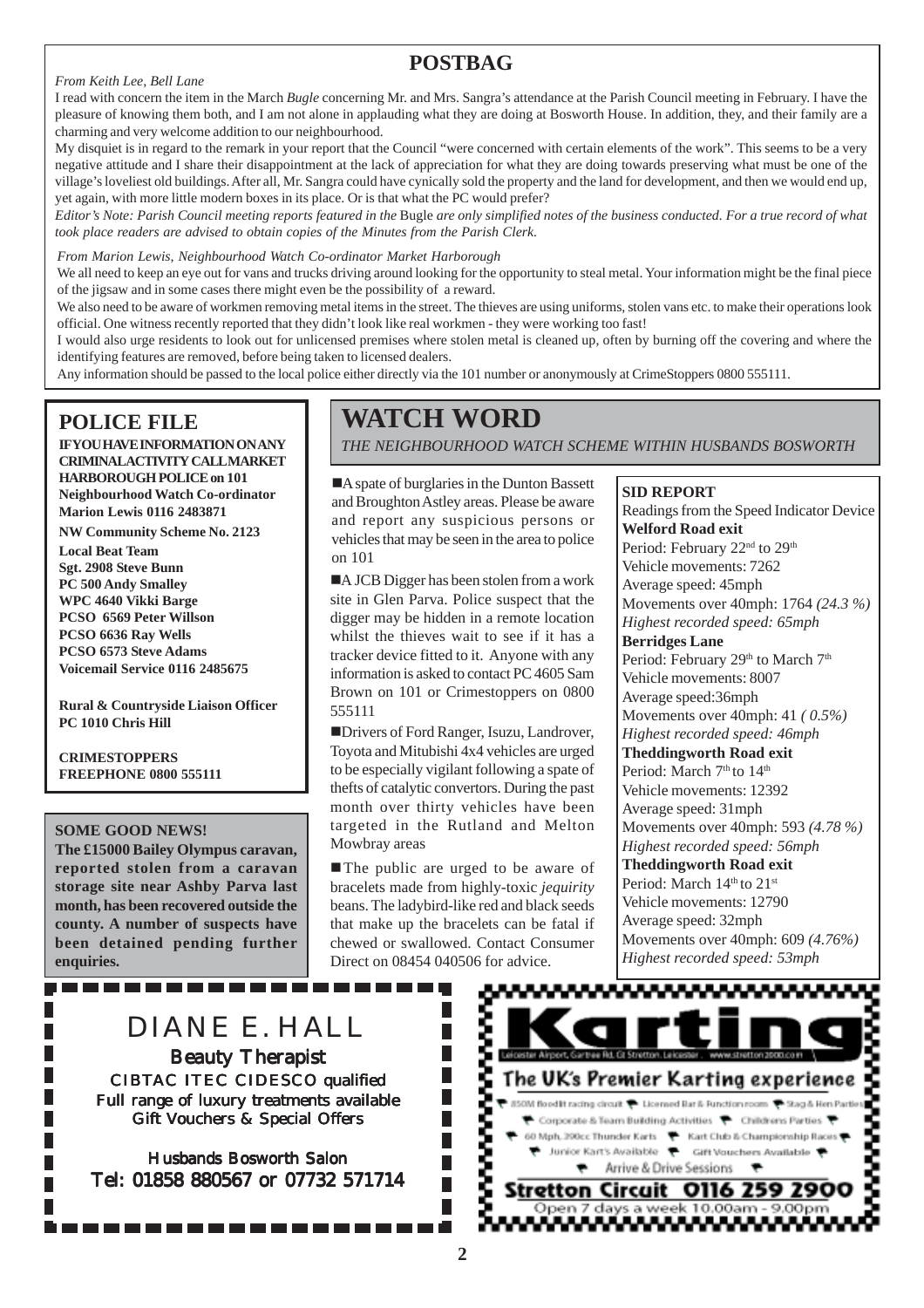## **BOSWORTH IN FOCUS**

*A ROUND-UP OF LOCAL NEWS*

#### **EASTER TREAT AT LAUNDE ABBEY**

Why not treat yourself to lunch at Launde Abbey this Easter? The spring lambs are gambolling in the parkland and the beautiful spring flowers are starting to make an appearance.

The retreat house near East Norton in Leicestershire is once again opening its doors for delicious lunches this Easter Day offering a three course lunch and an Easter Egg hunt for the children.

Lunch will be served at 1.00pm. Pre-booking is essential by calling the General Office at Launde Abbey on 01572 717254 or visit the website: www.launde.org.uk.

Lunches cost £20.00 per person (Children under 12: £12.00, including the Easter Egg Hunt, and under 3s free). A family ticket is also available (2 Adults & 2 Children under 12) for £55.00.

#### **LITTER BUGS**

Many thanks to the small but enthusiastic bunch of environmentally-aware villagers who helped out at the recent Village Litterpick. In the two hours allotted, the group amassed a total of fifteen sacks, amounting to approximately 250kgs of rubbish, before retiring to the Village Hall for welcome refreshments.

Special thanks once again to Sue and John Hicks for co-ordinating the Pick, Cliff Garner for hauling the spoils and all who provided refreshments or helped in any way. *Editor's Note: We hear that Jo Johnston is helping the police with their enquiries following the discovery of a wallet and a number of empty jewellery cases in the Leicester Road ditch area of the village...*

#### **LIFEBOAT APPEAL**

It's that time of year again!! During the week April  $21^{st}$  to  $29^{th}$  a few of us will be knocking on your doors to collect funds for the Royal National Lifeboat Institution. It is a very worthwhile cause with lifeboat men risking their lives daily to save people in trouble at sea.

So when we knock don't think it's the rent man and hide behind the curtain, open the door and give generously, you never know when you might need a lifeboat! *Nick Raven*

#### **SOMETHING TO SPLASH ABOUT...**

Lorrie and Penny and friends will be running a hand car wash on the High Street Garage forecourt (by kind permission of Mr. Holyland) on Saturday, April 14<sup>th</sup> from 8.30am to 2.00pm. Donations will be requested in aid of the LOROS.

\*\*\*\*\*\*\*\*\*\*\*\*\*\*\*

The pair are also organising a fund-raising ramble from Welford Wharf on Saturday, April 22<sup>nd</sup>. The walk is about 5 miles (8km!) and start times can be any time from 11.00am to 2.30pm. The walk is over easy terrain on towpath, public footpaths and bridleways and should take about 2 hours to complete. Donations in aid of LOROS are requested for entry and a map and information sheet will issued.

Call Lorrie 880281 or Penny 881140 for details or just turn up at the Wharf!

*There will also be a coffee morning and plant sale in aid of LOROS at The Shoot Room, Blaston on Saturday May 5th, 10.00am to 1.00pm. It's near Eyebrook Reservoir and Rutland Water - why not take a walk and drop in for a cuppa?*

#### **COUNCIL TAX CHARGES 2012-13 Harborough District Council have set the following Council Tax rates for Husbands Bosworth: A B C D E F G H 997.14 1163.35 1329.53 1495.71 1828.09 2160.47 2492.85 2991.42** --------------RUILDING SERVICES LTD П **NHBC** *Pet & Home Care* П 27 years PetFriends provides clients' dogs, cats and other pets the loving care that Г they need while you are away, right in your own home! Your pets will stay Complete building service Г in their own secure, familiar environment and follow their customary Specialist in new build Г Quality renovations **A local veterinary nurse will look after your pets and home while you** Г & Extensions Pets fed, watered and excercised. Medication administered, plants watered. **Tel/Fax 01858 881202** Fully insured - references available **Email: pcbuildserv@btinternet.com For more information please contact Natasha Blunt VN** Walton Grange, Bosworth Road

Walton, Lutterworth, Leics LE17 5RW

#### **FUN-PACKED…**

The LOROS One Big Bike Ride event will again take place on Sunday, April 29th.

It is hoped that riders will come out in force to join the ride, which once again will be held at Rutland Water. The choice of distance is yours: 7, 18 or the whole circuit of 25 miles. It is hoped that hundreds of cyclists will gain sponsorship for LOROS to raise much-needed funds towards the provision of palliative care for terminally-ill patients from the counties of Leicestershire and Rutland.

Entry is £2.50 for children and £5 for adults Register on line at fundraising@loros.co.uk or call 0116 2318484 for more details.

#### **HORTICULTURAL & CRAFT SHOW**

*BANK HOLIDAY SUNDAY, AUGUST 26th.* Whether you are an accomplished gardener, or a beginner, we encourage everyone to join in. Don't think your flowers, vegetables, etc., are not good enough to enter - all are welcomed, particularly entries from newcomers! This year there will be special 'novice' sections of some of the most popular traditional classes. Copies of the *'Hints and Tips for Exhibitors'* booklet are still available. Call Eleanor on 880476.

Two new Classes have been introduced which will need preparing for now:

 $\triangle$  Heaviest sunflower head

**PETFRIENDS**

routine and diet.

**are away.**

**01858 880183 07739 467284**

♦Bottle of alcoholic 'home-brew' something to please the judges but still allow them to legally drive home!

Please encourage your children's involvement - they represent the future of this very successful 125 year old Husbands Bosworth tradition which, over the last four years has donated £2,400 to village organisations.

Lastly, and as always, sponsorship, prizes and donations, cakes and help, etc., are always needed and much appreciated.

Call Eleanor for further details or to volunteer!

П

П

**3**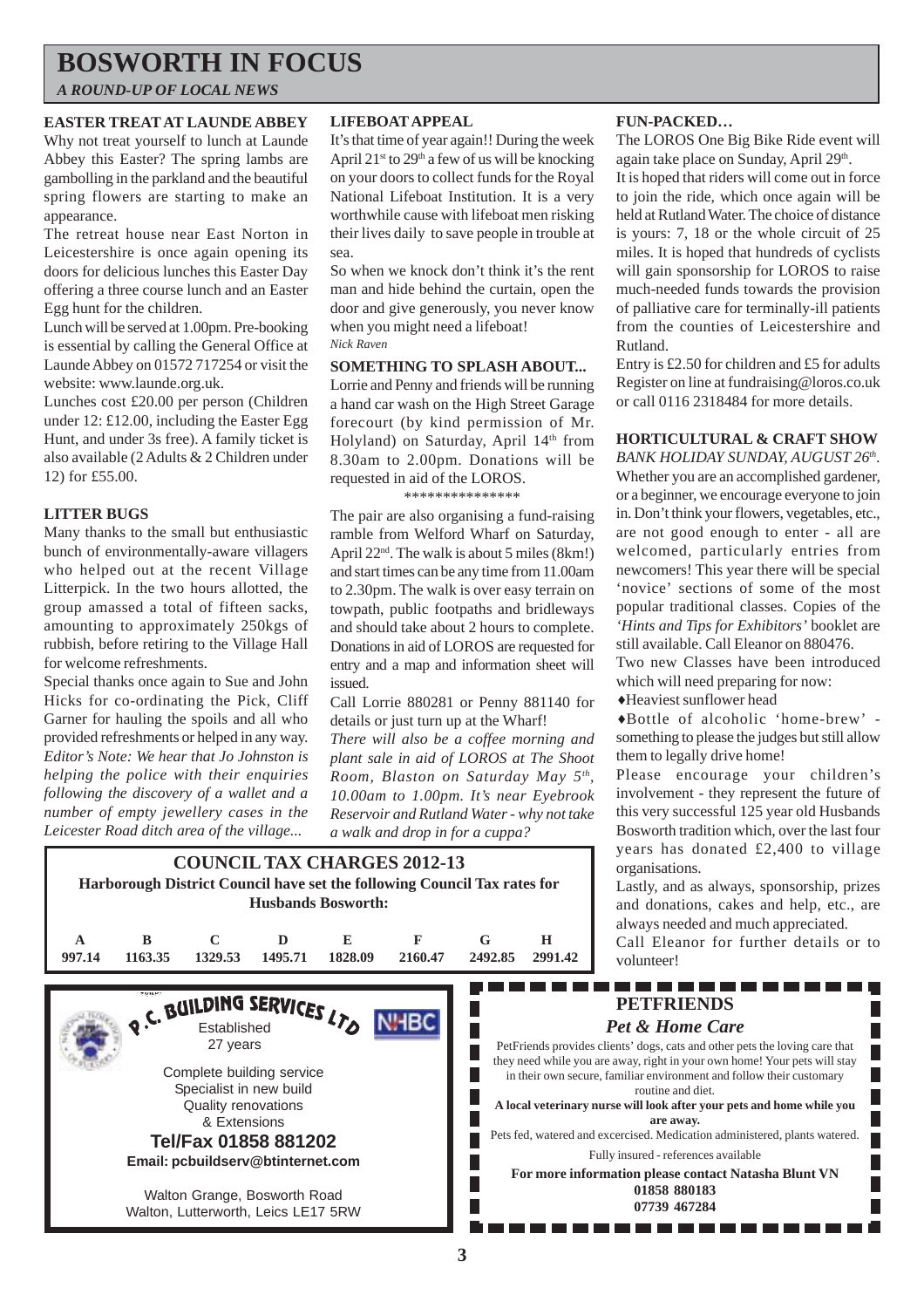## **SCHOOL REPORT**

*HUSBANDS BOSWORTH C. of E. PRIMARY SCHOOL Head Teacher Matthew Bown*

#### **Last month we were fortunate to be invited to St. Martins House to meet the Her Majesty Queen, Prince Philip and the Duchess of Cambridge. I therefore thought it would be a nice idea for a child to write this month's report.**

*Matthew Bown, Head Teacher*

The Day I'll Remember Forever by *Daniel McGinnes aged 11*

Thursday the 8th of March was no ordinary day: on this day the children of Husbands Bosworth Church of England School were meeting Her Majesty and the Duchess of Cambridge for the Queens Diamond Jubilee tour. The Jubilee started here in Leicestershire and we were there to see it.

As we got off the coach, thousands of people were swarming around us; the atmosphere was incredible!! We were marched right through the middle of the excited crowds of young and old. Shortly after, a scout band and an African choir walked past playing music and singing songs, raising the level of madness and spirit in the air. Later on, we heard news that the Queen had now arrived at Leicester train station and she was now making her way over to us in a Bentley.

Her Majesty was here!! The crowds were going crazy!! All the bands and singers were fighting over who should play first. Finally, the crowd calmed down and the Bishop and clergy greeted Her Majesty and led her into the cathedral with Kate. Everyone waited outside and watched the service on a large outdoor screen. It felt like forever but at around quarter to one the service finally ended. Never before in my life had I ever seen a more excited crowd!! Behind us, everyone was jostling about, trying to get at least a good view, but not us. We had already found a great position at the front. As the Queen walked by with Kate, we actually shook hands with them and starred on different news programmes from around the world.

The day ended with a cheery goodbye and thank you from the Bishop of Leicester. It was the end of a once in a lifetime experience; a day I will remember forever.

#### **BYGONE BOSWORTH**

*The Historical Society's Periodical Journal*

The brickwork on 'The Old House', Honeypot Lane bears the date 1712 and the initials T B D. So 2012 appears to be its tercentenary, although records show it to be significantly older. In fact the 1712 date reflects just one of a series of 'home improvements' when the then owners, Thomas and Diana Blakesley, fashionably filled its timber frame with bricks.

Thomas lived from 1677 to 1737, inheriting the house from his father, Robert and grandfather, Thomas who died in 1685 and 1684 respectively. A 1684 inventory listed the house as a substantial two-storey property, reflecting the Blakesley's prosperity. This points to it being older, as houses at this time were generally built single storey. So it was probably 'modernised' with a second floor before 1684. Nobody knows for sure, but supporting evidence is the early piled stone 'foundations' and the attached, medieval clay wall running along Honeypot Lane. Certainly the original, thatched cottage was extended several times to its current 'L' shaped footprint. A significant improvement in 1888 increased upstairs headroom and added a slate roof. The builder's estimate was £87, about £6,500 in current money. Not bad for such a big, quality job, assuming Victorian builders stuck closer to estimates than nowadays!

The house has been more than a home. It was a bakehouse and village pigs were slaughtered in the stable. Perhaps ceasing this activity let the genteel, estate agent friendly 'Honeypot Lane' replace an earlier, robust 'Killpit Lane'?

Behind the house was a farmyard, as we painfully discovered when excavating a layer of cobbles from below what became our lawn. And some will recall a spell as a nursing home until Ed Smith rescued it!

The numerous uses, modifications, extensions and owners have left us with an eccentric, possibly haunted, home that we hope lasts at least another 300 years. *Brian & Eleanor Murphy 2012*

## **RAVEN FRAMING**

*Do you have a painting, certificate, drawing or similar that you would like mounting and framing? Choice of frame mouldings and mountboards available, or 'specials' can be ordered. Call Nick Raven on 880824 for a quote.*

#### **FOBS NEWS FOBS 100 Club** March draw winners:

| No. 44 Catherine Smith   | £25 |
|--------------------------|-----|
| No. 53 Hayley Fisher     | £10 |
| Diamand Likilaa Diintina |     |

#### **Diamond Jubilee Bunting**

FOBS would like to extend the bunting string that we started last year. The children at the school are busy making their own individually designed flags and we would like to invite other village groups and individuals to make a flag to add to the line to celebrate the Queen's Diamond Jubilee. If you would like to take part look out for the leaflet with instructions on how to take part. The bunting will be out at the Village Jubilee celebration on Monday, June 4<sup>th</sup>. Please help us to make something special!

#### **Bag 2 School**

The next Bag 2 School collection will be on Saturday, April  $28<sup>th</sup>$ . This is a great fundraiser for the school, so please help by sorting out old clothes, shoes, bags, bedding, curtains, soft toys, etc. Blue bags will be delivered early in April, so look out for them. We take filled bags of any colour on the day! **Date for the future:** *Safari Supper Saturday, September 8th.*



#### *BUGLE* **CRACKER... Light travels faster than sound. This is why some people appear bright until you hear them speak.**

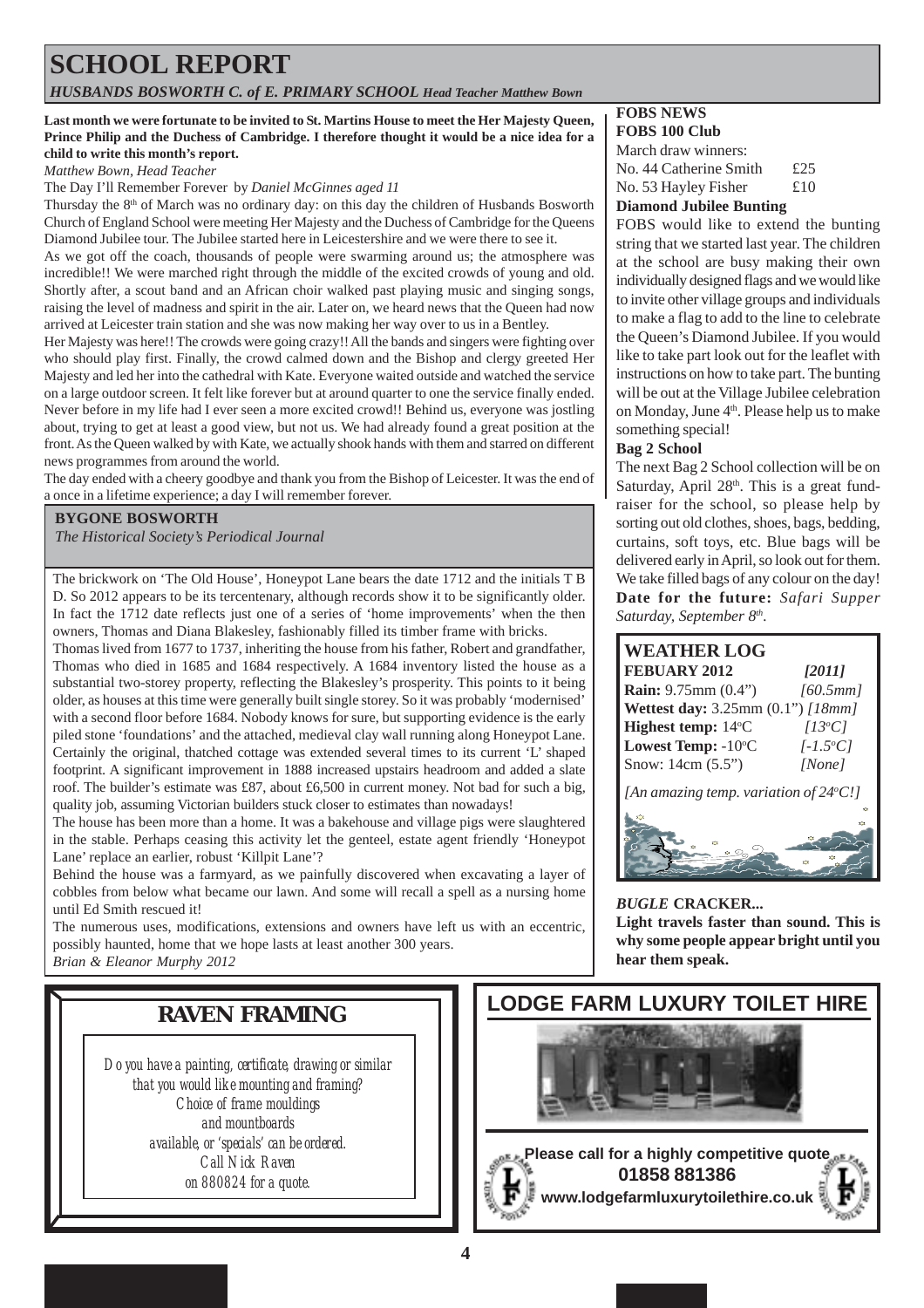**GD Armitage Clock & Belfry Work** New installation, maintenance & repair Contact: Geoff Armitage 880066 **Frank Begley Plumbing & Heating** Plumbing & heating engineer. Contact: Frank Begley 880541 **Gordon Begley** Building & roofing contractor. Contact: Gordon Begley 880028 **Peter Begley** Building contractors, flat roofing Contact: Peter Begley 880517 **Gary Bennett** Painter & decorator Contact: Gary Bennett 880285 **Croft Farm Bed & Breakfast** AA 4\*\*\*\* accommodation Contact: Jane Smith 880679 **Rob Dargue Carpentry & Building** General carpentry & woodwork Contact: 07834 872205 or 880803 **Honeypot Lane Bed & Breakfast** A 4\*\*\*\* welcome in a quiet rural backwater Contact: Carolyn Goffe 880836 **Mike Price Heating Engineer** Oil-fired boiler servicing & repair Contact: Mike Price 880902 **Natural Self Defence** Self defence techniques that work! Contact: Marc 880884 **Paul Bolton School of Motoring** Expert driving instruction Contact: Paul Bolton 880115 **Totally Trees Ltd.** Tree surgery and stump grinding Contact: Jacqui Mitchell 01455 554182 **Wharf House Kennels** Kennel and cattery services Contact: Kim McGuigan 880905 **Woodpecker Tree Surgery** All aspects of tree surgery undertaken<br>Contact: Chris Wright 88018 Chris Wright 880183

#### **MILLENNIUM WOOD**

Would anyone be interested in joining a monthly conservation/woodland management group to work in the Millennium Woodland on Kilworth Road? I would like to set up a group to work once a month, probably on a Saturday afternoon doing things like weeding paths, putting down bark chippings, cutting back scrub e.g. blackthorn, thistles, etc. At present there are two volunteers who do this on a very ad hoc basis when time permits and it would be good to do something on a regular basis. If anyone is interested, please contact Lorrie on 880281 and I will set up a first meeting.

## **ACTIVITY GROUPS**

#### **TENNIS CLUB**

The Tennis Club Enrolment Evening will be on Wednesday, April 25<sup>th</sup> at the Sports Pavilion, Kilworth Road from 6.30pm to 7.30pm. Enrolment will be followed by the AGM. At this meeting Wimbledon ticket allocation and proposed coaching sessions will be discussed.

All fees will remain the same as last year, to be paid by May  $31<sup>st</sup>$  or a surcharge will be levied.

#### *Adult £35*

*Family (2 adults & children) £70*

*Juniors & those in full time education £15 Seniors £25*

As one or two of the committee will be retiring this season, it is essential that volunteers come forward to take their place for the continuation of the club. If you are willing to stand please contact a committee member.

Contact numbers: Jennifer 880401 or Neil 881730

#### **VILLAGE HALL**

The Annual General Meeting of the Turville Memorial Hall Committee will take place on Tuesday, May  $8<sup>th</sup>$  at 7.45pm in the Turville Memorial Hall committee room. Members of the public are welcome to attend.

#### **VILLAGE LUNCH**

*\*\*\*Please note change of date\*\*\**

The next Village Lunch will be on Wednesday, April 25<sup>th</sup> at Kilworth Springs Golf Club. Diners are asked to meet in the bar at 12.30pm to dine at 1.00pm.

The monthly Village Lunches are open to anyone living locally, especially those living alone or retired. Come along and meet new friends in a warm and relaxed atmosphere whilst enjoying a fine meal. The cost of the two-course meal is £7.50 per person, to include tea, coffee and mints.

Please call Janice on 880668 at least 48 hours before the lunch to book or to arrange transport to the venue.

#### **HISTORICAL SOCIETY**

The next meeting of the Historical Society will be the Annual General Meeting at 7.30pm on Wednesday, April 4<sup>th</sup>. The AGM will be followed by an illustrated talk by local historian, Wendy Freer, who will take us back to the days of the canal boatmen's missions.

#### **PAVILION QUIZ NIGHT**

The annual Pavilion Quiz & Fish and Chip Supper will take place on Friday, May  $25<sup>th</sup>$ at 7.30pm.

The ever-popular quiz you can really get your teeth into! Entries are always keen so if anyone would like to book a table of four in advance please call Jennifer on 880401. Further details in the May *Bugle*.

#### **SENIORS COFFEE MORNINGS**

A free coffee morning is held on the second Friday of each month in the Church Hall. They are run by a group of villagers and are aimed at senior citizens, living alone within our community, to give them an opportunity to meet for a chat and catch up with local gossip over a welcoming cuppa and cake! The meetings are friendly and informal, so if you've not been before please come along and take a look.

*The next Coffee Morning is on Friday, April 13th from 10.00am to 11.30pm when we will be showing a short slideshow of Bygone Bosworth photographs from the Historical Society's Archive Collection to stir the memories...*

*VILLAGE HALL BOOKINGS Kenny Anderson 880705 www.husbandsbosworthvillagehall.co.uk CHURCH HALL BOOKINGS Janice Staples 880668 Bob Hutchings 880131 SPORTS PAVILION ENQUIRIES Audrey Marlow 880316*



# **IPPON**

**SPORTS MASSAGE Sports and therapeutic massages The mobile clinic that comes to you Call Dulcie on 01858 882071 or 07722990619**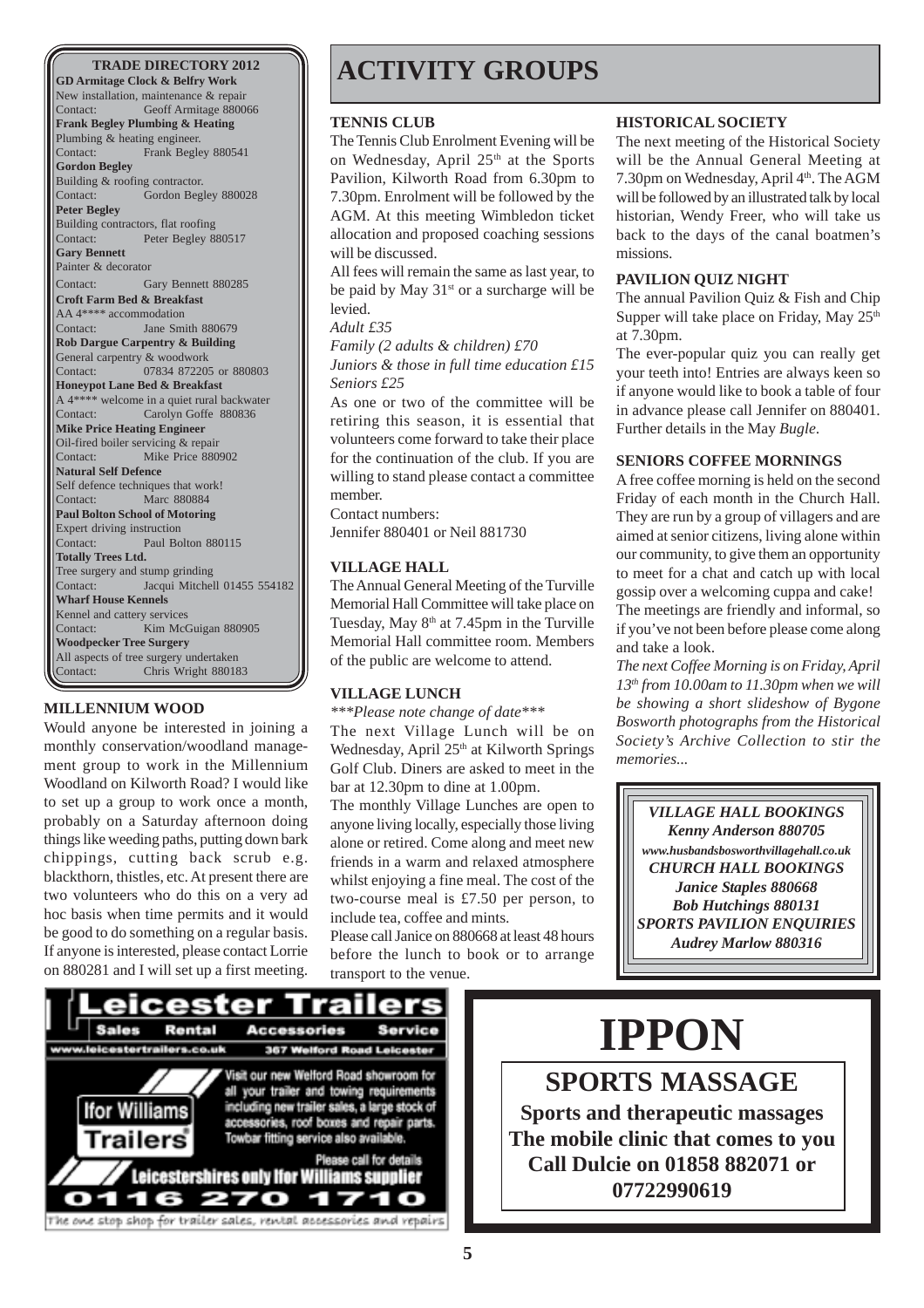## **PARISH COUNCIL NEWS** LOCAL OFFICERS

#### *Report of the Parish Council Meeting held on Tuesday, March 6<sup>th</sup> 2012.*

*Five Council members and 1 member of the public were present. Apologies were received from Councillor Patricia Hobson and District Councillor Brian Smith.*

#### **Visitors' Questions**

Mr. Wade, of Honeypot Farm, discussed the concerns raised by users of the Mowsley bridle track. After consultation with the Rights of Way Officer, it was his understanding that the unrestricted highway ended at the railway crossing and that access beyond that point was restricted to horse, pedestrian and farm traffic only. Council noted that poor drainage at the canal bridge was causing the passage of farm traffic and animals to foul the surface, making it difficult for pedestrians to pass. It was felt that the problem was being made worse by ineffective surface-water drains on lower Broad Lane, which should be taking rainwater run-off before it reached the canal bridge. Clerk was asked to contact Highways to see if the drainage problem could be resolved and the Rights of Way Officer to clarify the status of the road.

#### *Minutes of the previous meeting were read and approved.* **Cemetery**

Council agreed to review cemetery charges at the next meeting in April.

Clerk informed the meeting that rebuilding work on the south wall was expected to commence as soon as possible.

#### **Playing Field**

A meeting of the Playing Field Committee had taken place at which it was agreed to look into the costs of installing shutters on the pavilion veranda to improve security. It was hoped that the rabbit problem on the field might be eased once the Parish Council had cleared the overgrowth in the corner where the Jubilee Beacon is to be sited.

#### **Allotments**

Council reviewed the allotment fees and agreed to hold them at the same rate as last year. It was noted that only one part-plot was vacant.

A skip is to be provided to allow allotment holders to clear unwanted rubbish from the site. Tenants would be notified when the skip would be available.

#### **Traffic Issues**

Council noted that the Speed Indicator Device site on Welford Road had shown anomalies in data collected due to reflected readings from parked vehicles. The problem had necessitated moving the device to a new site.

#### **Rural Housing Scheme**

Members felt that the recent Exception Site presentation event had been well attended and had put across the case for progressing the project well. Results of the survey showed that 60 residents had responded and only 2 opposed the project.

#### **Bosworth Festival 2012**

Council agreed to fund the provision of toilet facilities and musical entertainment for the event. **Any other business**

Members discussed the local campaign to upgrade the Husbands Bosworth telephone exchange to enable high-speed internet access. Mrs. Hobson had agreed to represent Council in this matter and promote the project within the community.

Concerns were raised about the old graffiti on the wall in Dag Lane and the safety of the leaning wall in Green Lane. Clerk was asked to contact Highways regarding these matters. *The next meeting of the Parish Council will be the Annual Open Meeting on Tuesday, April 3rd at 7.45pm in the Committee Room of the Village Hall.*

## **WOODPECKER TREE SURGERY**

All aspects of tree-work undertaken from dismantling large roadside trees to pruning and reshaping small garden trees. We also offer a stump grinding service.

Professionally qualified and insured. **For free quotation and advice call Chris on: 01858 880818**

**www.woodpeckertrees.com**

#### **Husbands Bosworth Parish Council: Councillors**

Melvyn Forman 880281 Heather O'Connor 880165 Susan Fisher 880026 Stuart Brain 881615 Patricia Hobson 880070

William Fletcher 880910 (Chairman)

#### **Parish Clerk**

Jackie Fletcher, 13 School Lane, H.B. LE17 6JU Tel: 880910 E-mail: jackiehbpc@btinternet.com

#### **District Councillor**

Brian Smith 10 Butt Lane, H.B. LE17 6LN Tel: 880021 E-mail: b.smith@harborough.gov.uk

#### **County Councillor**

Graham Hart Lilac Cottage Willoughby Waterleys Leicester LE8 6UF Tel: 01162 478600 E-mail: graham.hart@leics.gov.uk

*Has your group got a project that would benefit from a cash grant? The LCC Community Forum has £15,000 in grant aid for community projects in the Harborough Rural West area. To find out more call 0116 3057034 or visit: www.leicestershire forums.org*

*I am not a present for your children I am not a present for your girlfriend I am not a substitute for an Easter egg I AM A RABBIT*



*I could live for 12 years I need vaccinations and vet care I need space, company and love PLEASE DON'T GIVE PETS AS PRESENTS* **Honeybunnies Leicester Rabbit & Guinea Pig Rescue 0116 2889887**

*honeybunnysr@aol.com*

# **OHNSON ERVICES**

### **BUILDING ROOFING PLASTERING**

**EXTENSIONS - ALTERATIONS - NEW BUILD For advice or a free quotation please contact James on: 01858 881794 07795 810607 james@johnsonbuilding.co.uk**

П

П

П

F

 $\bullet$ 

 $\bullet$ 

 $\bullet$ 

 $\bullet$  $\bullet$  $\bullet$  $\bullet$  $\ddot{\phantom{a}}$  $\bullet$  $\bullet$  $\bullet$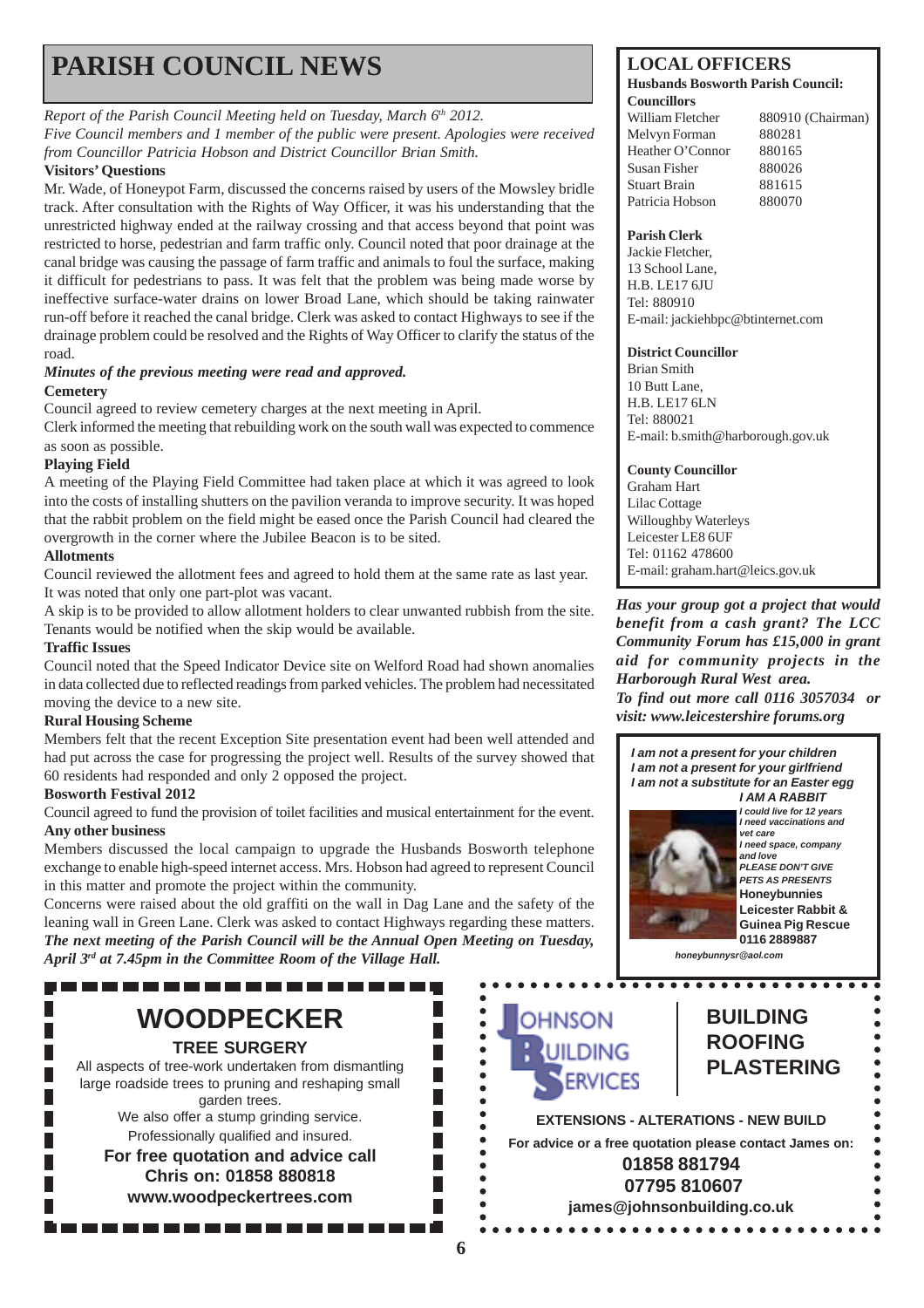## **CHURCH NEWS**

*All Saints Parish Church, Methodist Chapel & St. Mary's Roman Catholic Church*

#### **EASTER WORKSHOP**

There will be a Craft Workshop for children and their parents and carers at the Church Hall, Honeypot Lane, Husbands Bosworth on Good Friday,

April 6<sup>th</sup>. The workshop starts at 10.00am and is a place for adults and children



with the opportunity to take part in different craft activities followed by a hot-cross bun and a drink. Children must be accompanied by an adult and admission is a nominal £1 per person.

#### **HEXAGON EASTER SERVICES**

**A short, reflective service with Communion will be held during Holy Week at All Saints, Husbands Bosworth on Wednesday, 4th April at 9.15am. \*\*\*\*\*\*\*\*\*\*\*\*\*\***

**Maundy Thursday:**

Communion at 7.30pm at St. Peter's, Arnesby. **Good Friday Good Friday Meditation** at 2.30pm at St. Mary Magdalene, Shearsby. **Easter Day**

Family Communion at 11.00am at All Saints, Husbands Bosworth.

#### Parish Notices

**Muriel Woolley** *of Bell Lane* Died February 28<sup>th</sup> 2012 Aged 90 years *R.I.P.*

> *Holy Baptism* **George Astbury** March 11<sup>th</sup> 2012

#### **PALM SUNDAY PARADE**

There will be a procession and service on Palm Sunday, April 1<sup>st</sup> at All Saints, Theddingworth. Gathering at 10.15am at the Congregational Church, Theddingworth, the procession will start at 10.30am and parade to All Saints Church, Theddingworth, for a Benefice Communion service.

#### **METHODIST CHURCH NEWS**

Our chapel on Welford Road has its centenary this year. If anyone has photos or memorabilia relating to the opening or the years since, please would they get in touch with Margaret Scurrah, 25 High Street, Husbands Bosworth. Tel. 880826. We hope to collect as much information as possible to form a display during the weekend of August  $4<sup>th</sup>/5<sup>th</sup>$ . More details later.

## **ALL SAINTS FLOWER ROTA**

**April:**

*April 23rd to end of month:* **Pat Heighton**

**May:**

**Janice Staples** Call Heather O'Connor on 880165 if you would like to join the Flower Rota

#### **METHODIST CHURCH Coffee Morning**

Wednesday, April 18<sup>th</sup> 10.00am-12.00noon. at the home of John & Margaret Scurrah, 25 High Street Visitors always welcome.

#### **In Memory of the Late Frank Carson**

"I agreed to do a show at an old folks' home. Before I started my act I asked one of the residents if she knew who I was. She said I should ask the Matron..."

## "**CHURCH SERVICES** "

#### **Hexagon Benefice**

| 1              | <b>PALM SUNDAY</b>                          |
|----------------|---------------------------------------------|
|                | 10.30am Theddingworth                       |
| $\overline{2}$ | 9.15am Morning Prayer Mowsley               |
|                | 7.00pm Even Prayer Thedd.                   |
| 3              | 9.15am Morning Prayer B'thorpe              |
|                | <b>7.00pm Even Prayer Shearsby</b>          |
| 4              | 9.15am Holy Communion HB                    |
|                | 7.30pm Compline Arnesby                     |
| 5              | <b>MAUNDY THURSDAY</b>                      |
|                | 11.00am Leicester Cathedral                 |
|                | 7.30pm Holy Communion Arnesby               |
| 6              | <b>GOOD FRIDAY</b>                          |
|                | 2.30pm Easter Meditation Shearsby           |
| 8              | <b>EASTER SUNDAY</b>                        |
|                | <b>8.00am Holy Communion Mowsley</b>        |
|                | 9.30am Communion Shearsby                   |
|                | 9.30am Family Service Arnesby               |
|                | 11.00am Communion HB                        |
|                | 11.00am Family Worship Thedd.               |
|                | 4.00pm Family Service B'thorpe              |
| 15             | 10.30am Benefice Service Mowsley            |
| 22             | <b>8.00am Holy Communion HB</b>             |
|                | 9.30am Communion B'thorpe                   |
|                | 9.30am Family Service Shearsby              |
|                | 11.00am Communion Arnesby                   |
| 29             | 10.30am Benefice Arnesby                    |
|                | <b>Short Communion every Wed. 9.15am HB</b> |

#### **Methodist Church**

- **1 Rev. Dave Tomlin**
- **8 Rev. B Kennard (Communion)**

*All Welcome*

- **15 Mr. Michael Mays**
- **22 Mr. Gordon Herbert**
- **29 Rev. Peter Green** *Services every Sunday 6.30pm.*

**Contacts:**

**Rev. Brian Kennard 462889 Senior Church Steward: Mr. A Lloyd Jones 880343**

### **St Mary's Roman Catholic Church**

*Services every Sunday 8.30am.*

**Contact: Robert Constable-Maxwell 880361 Father Owen O'Neil 462359**

# <del>ruse</del>oks<br>**urtains** SANDRA MAWBY **Beautifully handmade curtains, blinds & soft furnishings**

**For advice and quotations call Sandra: 01455 556615**

## COMPLETE CAR CARE

Accident repair specialist Bodywork, dent, scratch and stone-chip repair Servicing, alloy refurbishment, welding MoT repair Valeting, full body polish Parking sensors, handling kits, etc. fitted Call Ben on 07710 024070 Based at Unit 2, Pebble Hall Farm between Husbands Bosworth and Theddingworth